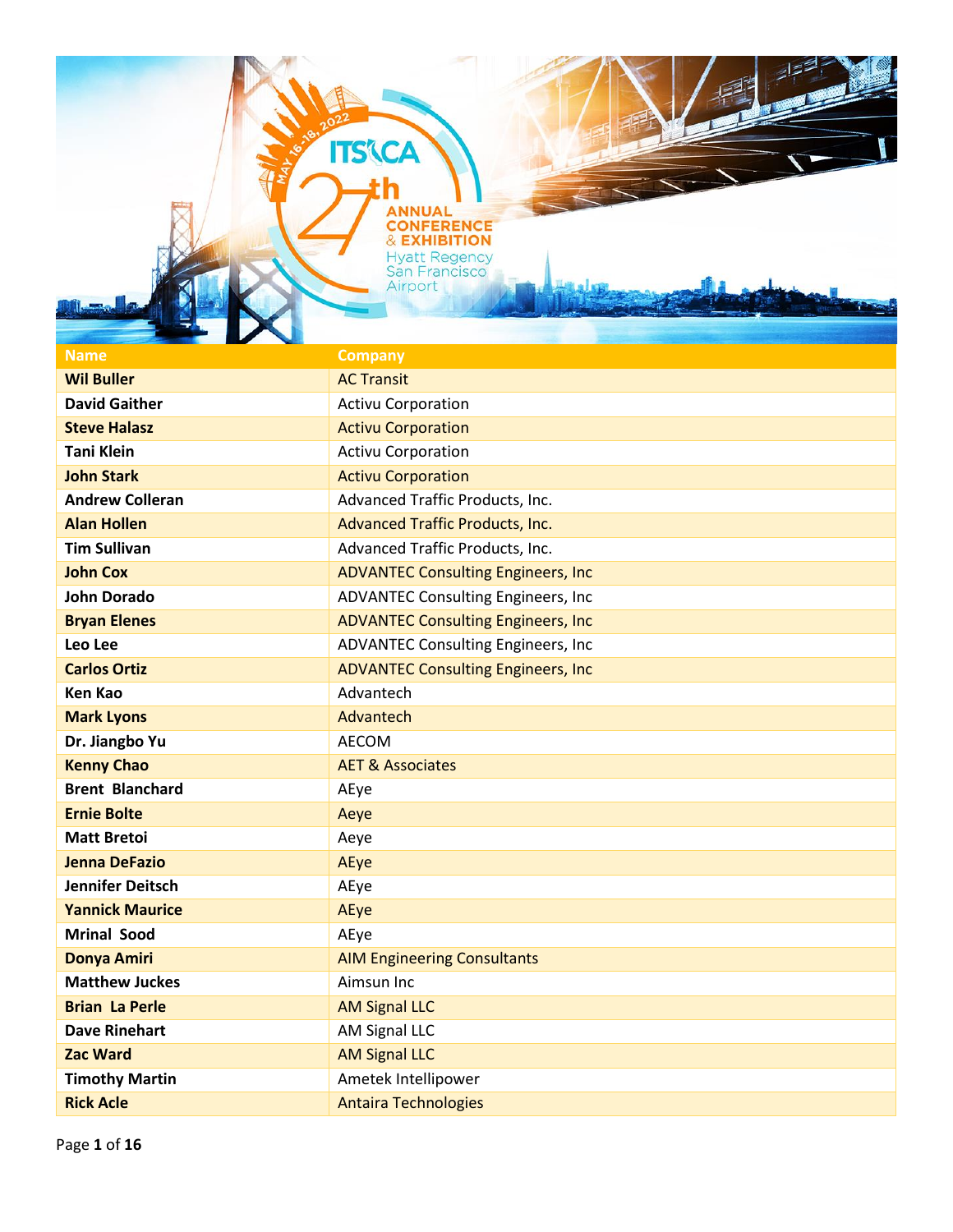**ITS'\CA** 

łh

| <b>Joe Cook</b>            | Antaira Technologies               |
|----------------------------|------------------------------------|
| <b>Fred Eshraghi</b>       | <b>Antaira Technologies</b>        |
| <b>Juan Juarez</b>         | Antaira Technologies               |
| <b>Melody Lin</b>          | <b>Antaira Technologies</b>        |
| <b>Carl Stelling</b>       | Antaira Technologies               |
| <b>Cheikh Diop</b>         | <b>Arcadis</b>                     |
| <b>Nabil Fraywat</b>       | Arcadis                            |
| <b>Girish Kripalani</b>    | <b>Arcadis</b>                     |
| <b>Ramin Massoumi</b>      | Arcadis                            |
| <b>Peter Wijsman</b>       | <b>Arcadis</b>                     |
| <b>Adam Carreon</b>        | Arizona DOT                        |
| <b>Juan Kuthy</b>          | <b>Atkins</b>                      |
| Sandeep Bhanji             | Auriga Corporation                 |
| <b>Parkash Daryani</b>     | <b>Auriga Corporation</b>          |
| <b>Willy Dommen</b>        | Auriga Corporation                 |
| <b>Randy Iwasaki</b>       | <b>AWS</b>                         |
| <b>Tracey Trexel</b>       | <b>AWS</b>                         |
| <b>Didier Didier</b>       | <b>Axilion</b>                     |
| <b>Coby Sella</b>          | Axilion                            |
| <b>Ilan Weizman</b>        | <b>Axilion</b>                     |
| <b>Craig Binford</b>       | <b>Axis Communications</b>         |
| <b>Anthony Incorvati</b>   | <b>Axis Communications</b>         |
| <b>Bryan Kenitzer</b>      | <b>Axis Communications</b>         |
| <b>Scott Merrell</b>       | <b>Axis Communications</b>         |
| <b>Justin Calkins</b>      | <b>Azco Supply</b>                 |
| Dan Ojeda                  | <b>Azco Supply</b>                 |
| <b>Jeff Gerbracht</b>      | Bay Area Toll Authority            |
| <b>Victor Wong</b>         | <b>Bay Area Toll Authority</b>     |
| <b>Jonathan Carstensen</b> | Bosch Security Systems, LLC        |
| <b>Greg Collier</b>        | <b>Bosch Security Systems, LLC</b> |
| Lisa Grossman              | <b>Bosch Security Systems, LLC</b> |
| <b>Thomas Lang</b>         | <b>Bosch Security Systems, LLC</b> |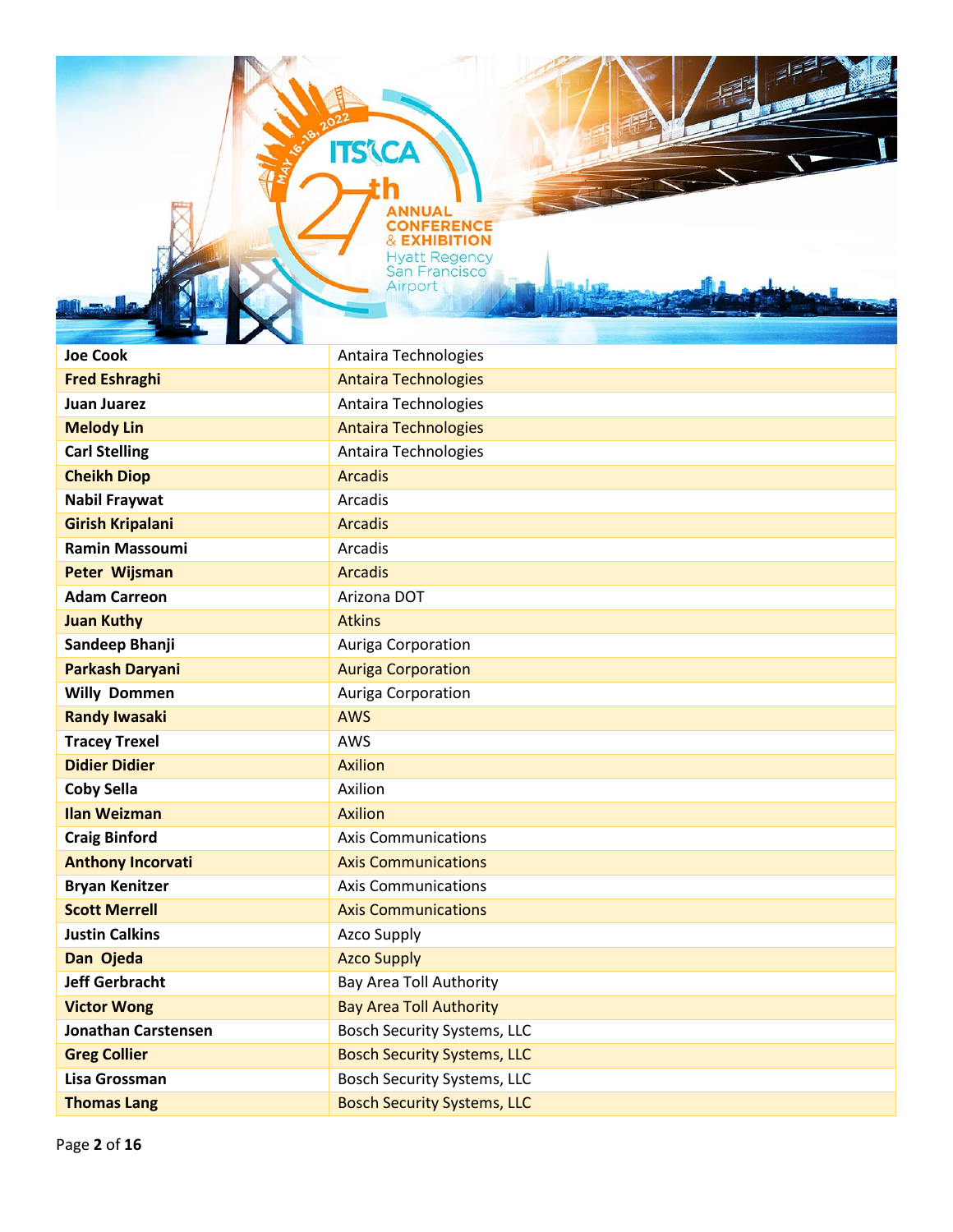**Zareh Magerdoonian** Bosch Security Systems, LLC **Aaron Mead** Bosch Security Systems, LLC **Nick Nguyen Bosch Security Systems, LLC Paul Thomas** Bosch Security Systems, LLC **Andre Tournoux Bosch Security Systems, LLC Joel White Bosch Security Systems, LLC Justin Deno** Bytemark, Inc. **Brian Thompson** Bytemark, Inc. **Bernard Soriano** CA DMV **Cheryl Mori** Cal Signal Corp **Tom Mori Cal Signal Corp Tony Mori Cal Signal Corp Qijian Gan** California PATH, UC Berkeley **Florencia Allenger** Caltrans **Vic Avedissian** Caltrans **Nitan Bali Nitan Bali Caltrans Cory Binns** Caltrans **Tam Cao** Caltrans **Bashir Choudry** Caltrans **Jennifer Dacanay** Caltrans **Devang Desai** Caltrans **Sean Eagen** Caltrans **Justin Ellis Caltrans Ryan Kaung Caltrans Steven Keck** Caltrans **Linh Le Linh Le Caltrans Omar Mendoza** Caltrans **Peter Ngo** Caltrans **David OBrien** Caltrans **Art Ochoa** Caltrans **Lori Pepper Caltrans Dereje Rago Caltrans** 

**ITS CA** 

**ONFEREI** 

**& EXHIBITION Hyatt Regency San Francisco** Airport

NCF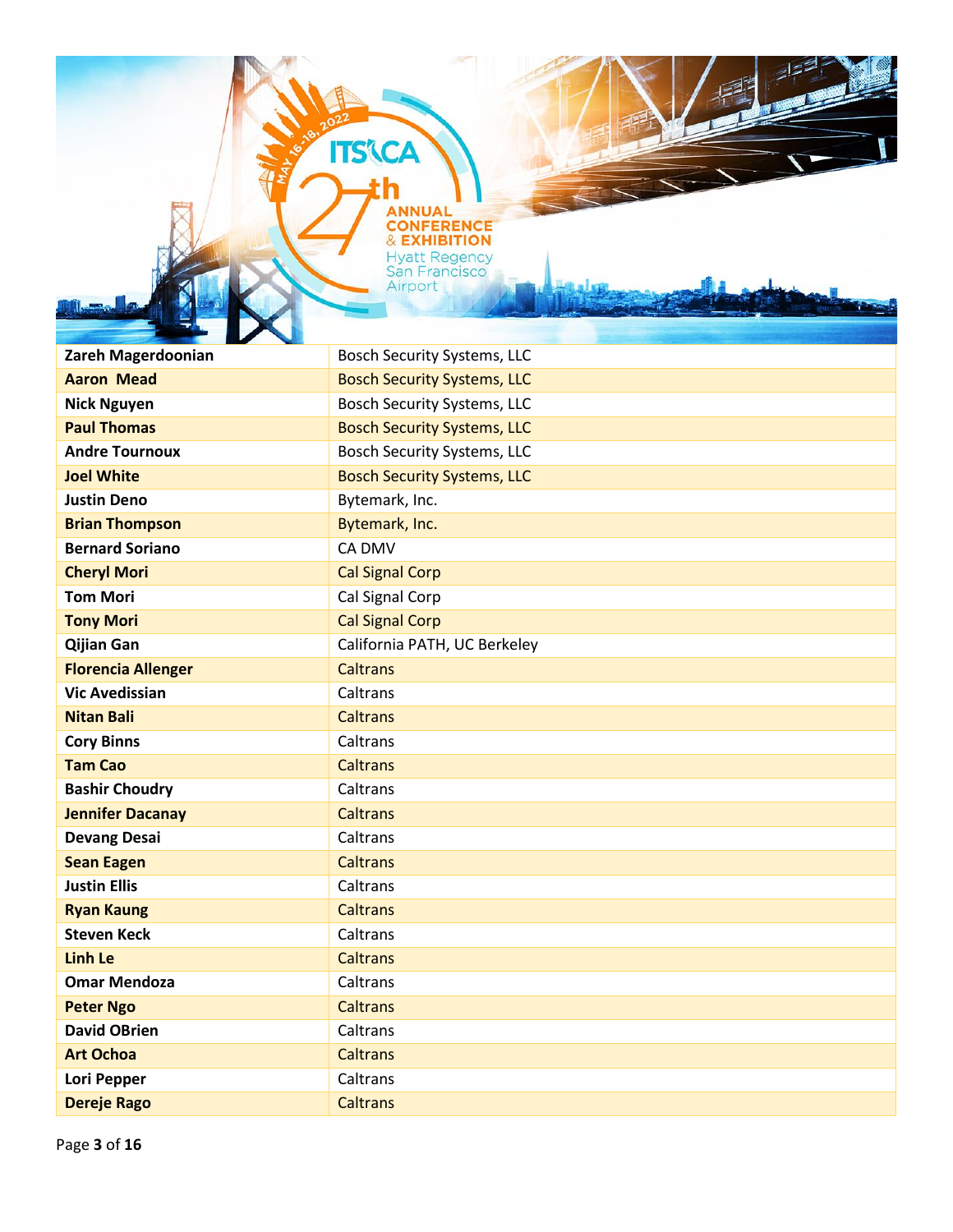**ITS'\CA** 

| <b>Kimberly Robinson</b>  | Caltrans                                           |
|---------------------------|----------------------------------------------------|
| <b>Nick Saleh</b>         | <b>Caltrans</b>                                    |
| <b>Jared Sun</b>          | Caltrans                                           |
| Gabe Szyrynski            | <b>Caltrans</b>                                    |
| <b>Yue Wang</b>           | Caltrans                                           |
| <b>Kane Wong</b>          | <b>Caltrans</b>                                    |
| Zenyu Zhu                 | Caltrans                                           |
| <b>Krista Jeannotte</b>   | <b>Cambridge Systematics</b>                       |
| <b>Alice Marecek</b>      | <b>Cambridge Systematics</b>                       |
| <b>Jannette Choi</b>      | Cavnue                                             |
| <b>PJ Callahan</b>        | Center for Transportation and the Environment      |
| <b>Stephen Buonamassa</b> | Citian                                             |
| <b>Stafford Cassell</b>   | Citian                                             |
| <b>Steven Houh</b>        | Citian                                             |
| <b>Kevin Merrill</b>      | City of Arcadia                                    |
| <b>Monsur Ahmed</b>       | City of Arlington, Public Works and Transportation |
| <b>Chris Iverson</b>      | City of Bellevue                                   |
| <b>Kevin Gray</b>         | <b>City of Burbank</b>                             |
| <b>Edward Yu</b>          | City of Burbank                                    |
| <b>Wyatt West</b>         | <b>City of Chico</b>                               |
| <b>Andrew Maximous</b>    | City of Culver City                                |
| <b>Luther Mui</b>         | <b>City of Elk Grove</b>                           |
| <b>Hannah Lee</b>         | City of Fairfield                                  |
| <b>Zach Bosch</b>         | <b>City of Folsom</b>                              |
| <b>Shane Flaming</b>      | City of Folsom                                     |
| <b>Peter Puglese</b>      | <b>City of Inglewood</b>                           |
| <b>Edgar Abrenica</b>     | City of Laguna Niguel                              |
| <b>Erik Zandvliet</b>     | <b>City of Manhattan Beach</b>                     |
| <b>Tanner Harkreader</b>  | City of Merced                                     |
| <b>Corey Plagenza</b>     | <b>City of Merced</b>                              |
| <b>James Ashby</b>        | City of Modesto                                    |
| <b>Scott Collins</b>      | <b>City of Modesto</b>                             |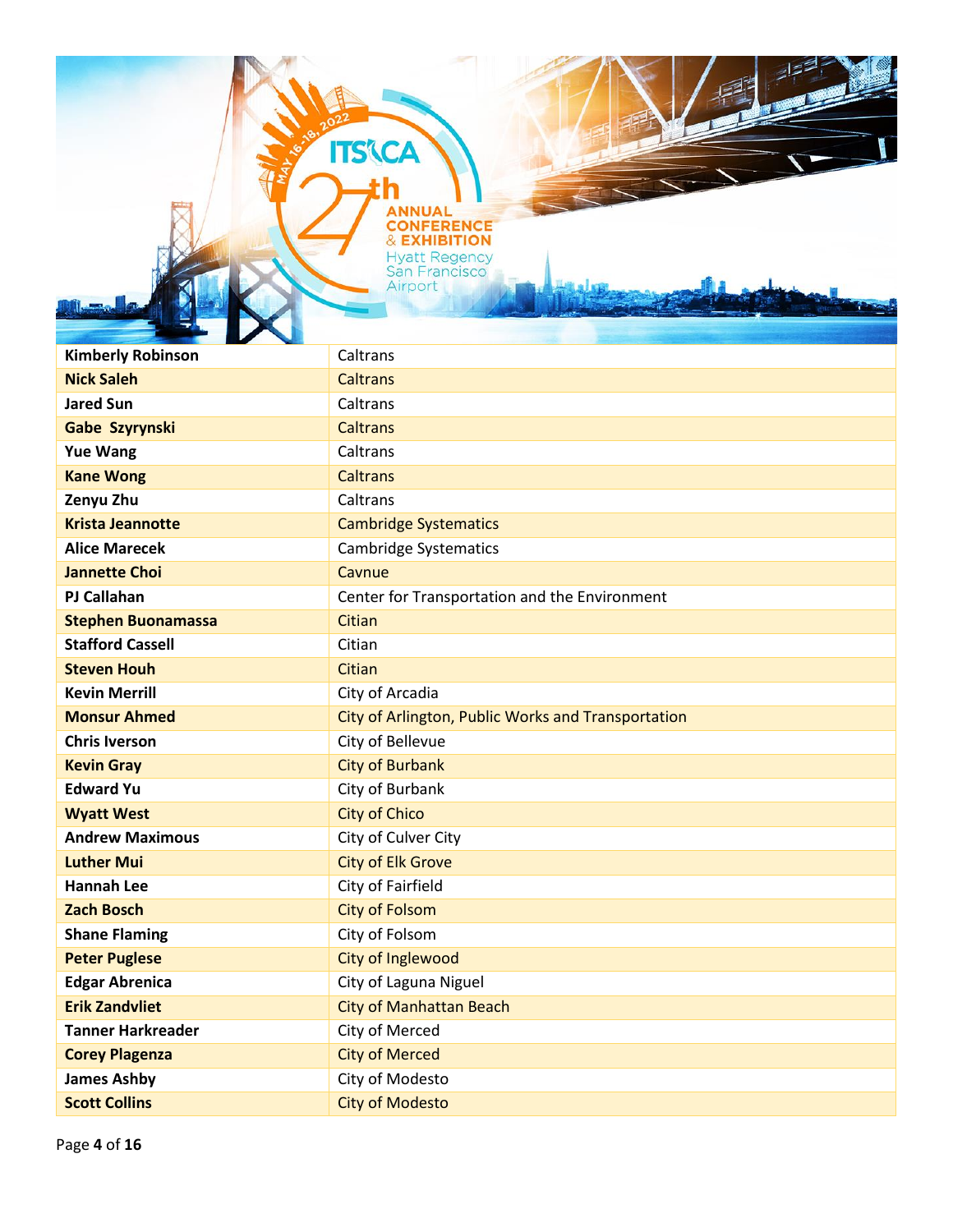**ITS'CA** 

| <b>David Patrick</b>     | City of Napa                                               |
|--------------------------|------------------------------------------------------------|
| <b>John Chin</b>         | <b>City of Oakland DOT</b>                                 |
| <b>Tam Tran</b>          | City of Oceanside                                          |
| <b>Rafael Rius</b>       | <b>City of Palo Alto</b>                                   |
| <b>Victor Koo</b>        | City of Pasadena                                           |
| <b>Jana Cervantes</b>    | <b>City of Roseville</b>                                   |
| <b>Dave Crittenden</b>   | City of Roseville                                          |
| <b>Zach Hopkins</b>      | <b>City of Roseville</b>                                   |
| <b>Stefanie Kemem</b>    | City of Roseville                                          |
| <b>Jerome Pastor</b>     | <b>City of Roseville</b>                                   |
| <b>Frank Cody</b>        | City of San Jose                                           |
| <b>Claudia Akemi Doy</b> | <b>City of San Jose</b>                                    |
| <b>Eric Lee</b>          | City of San Jose                                           |
| <b>Ho Nguyen</b>         | <b>City of San Jose</b>                                    |
| <b>Nawar Saleh</b>       | City of San Jose                                           |
| <b>Karolyn Chau</b>      | City of San Jose DOT                                       |
| <b>Andrew Luong</b>      | City of San Jose DOT                                       |
| <b>Tooryalai Maqdoor</b> | <b>City of San Jose DOT</b>                                |
| <b>Thomas Merrill</b>    | City of San Jose DOT                                       |
| <b>Darren Thai</b>       | <b>City of San Jose DOT</b>                                |
| <b>Nicole Castelino</b>  | City of San Leandro                                        |
| <b>Joel Bareng</b>       | <b>City of Santa Clarita</b>                               |
| <b>Cesar Romo</b>        | City of Santa Clarita                                      |
| <b>Henry Servin</b>      | <b>City of Santa Monica</b>                                |
| <b>Eric Freeman</b>      | City of Santa Monica Department of Transportation          |
| <b>Tony Gerren</b>       | <b>City of Santa Sora</b>                                  |
| <b>Rob Sprinkle</b>      | City of Santa Sora                                         |
| <b>Joel Arreola</b>      | <b>City of Sunnyvale</b>                                   |
| <b>Matthew Redmond</b>   | <b>City of Walnut Creek</b>                                |
| <b>Kaki Cheung</b>       | City/County Association of Governments of San Mateo County |
| <b>Audrey Shiramizu</b>  | City/County Association of Governments of San Mateo County |
| <b>Alan Black</b>        | Commsignia Inc.                                            |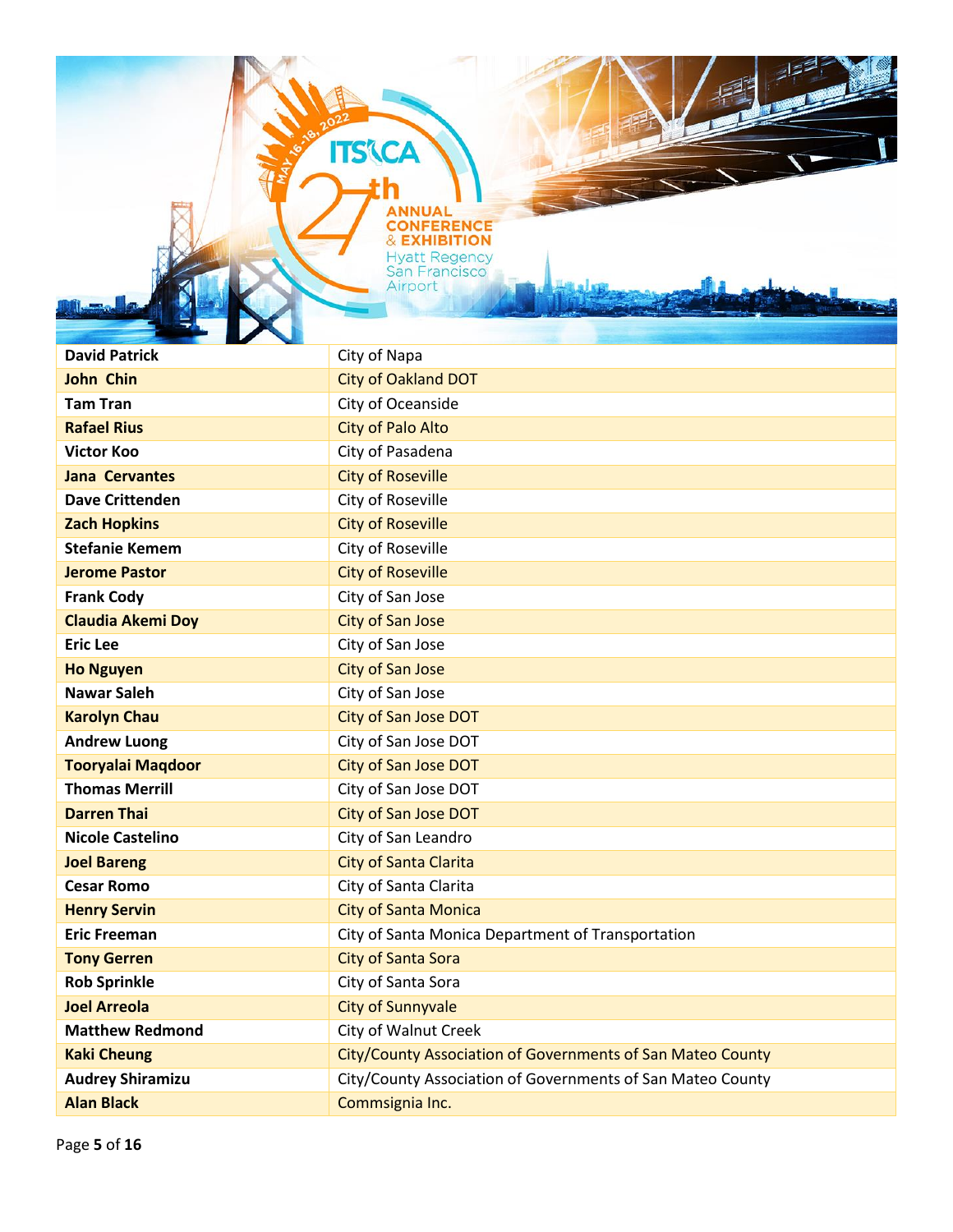**ITS'CA** 

| <b>Dan Anderson</b>       | ComNet                              |
|---------------------------|-------------------------------------|
| <b>Dave Sinise</b>        | <b>ComNet</b>                       |
| <b>Ron Alderman</b>       | Contra Costa County                 |
| <b>Theodore Brahms</b>    | <b>CostarHD</b>                     |
| <b>Curt Duplack</b>       | CostarHD                            |
| <b>Thien Pham</b>         | <b>County of Santa Clara</b>        |
| <b>Ananth Prasad</b>      | County of Santa Clara               |
| <b>Clarence Salim</b>     | <b>County of Santa Clara</b>        |
| <b>Roberto Salinas</b>    | County of Santa Clara               |
| <b>Hadi Daryadel</b>      | CT West, Inc.                       |
| <b>Joe Hoferer</b>        | CT West, Inc.                       |
| <b>Joel Ljungberg</b>     | CT West, Inc.                       |
| <b>Wade Sumner</b>        | CT West, Inc.                       |
| <b>Joseph Born</b>        | <b>Cubic Transportation Systems</b> |
| <b>Justin Cox</b>         | <b>Cubic Transportation Systems</b> |
| <b>Michelle Grossholz</b> | <b>Cubic Transportation Systems</b> |
| <b>Jose Hernandez</b>     | <b>Cubic Transportation Systems</b> |
| <b>Dustin Hinds</b>       | <b>Cubic Transportation Systems</b> |
| <b>Brian Hoeft</b>        | <b>Cubic Transportation Systems</b> |
| <b>Toshya Leonard</b>     | <b>Cubic Transportation Systems</b> |
| <b>Gabe McFadden</b>      | <b>Cubic Transportation Systems</b> |
| <b>Guy Navellier</b>      | <b>Cubic Transportation Systems</b> |
| <b>Jeff Price</b>         | <b>Cubic Transportation Systems</b> |
| <b>Nick Silva</b>         | <b>Cubic Transportation Systems</b> |
| <b>Pablo Torres</b>       | <b>Cubic Transportation Systems</b> |
| <b>Eric Cowle</b>         | <b>CVAG</b>                         |
| <b>Brandy Louwagie</b>    | Daktronics, Inc                     |
| <b>Jason Morrison</b>     | Daktronics, Inc                     |
| <b>Julie Dixon</b>        | Dixon Resources Unlimited           |
| <b>Alan Clelland</b>      | <b>DKS Associates</b>               |
| <b>Kasey DeLucia</b>      | <b>DKS Associates</b>               |
| <b>Jeff Heald</b>         | <b>DKS Associates</b>               |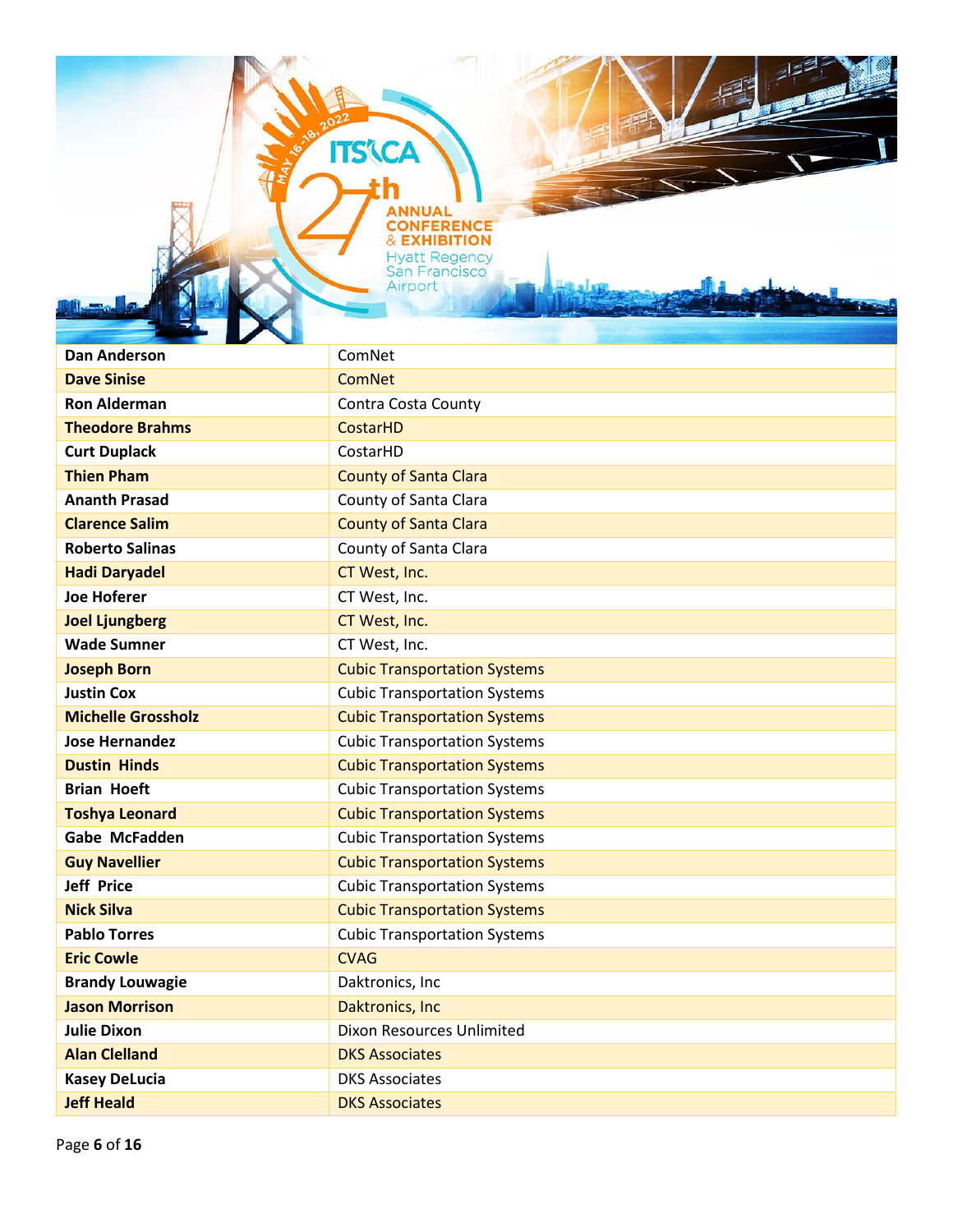**ITS'\CA** 

| Ш<br><b>STATE</b>            |                                    |
|------------------------------|------------------------------------|
| <b>Elliot Hubbard</b>        | <b>DKS Associates</b>              |
| <b>Richard Hutchinson</b>    | <b>DKS Associates</b>              |
| David Mahama                 | <b>DKS Associates</b>              |
| <b>Dennis Mitchell</b>       | <b>DKS Associates</b>              |
| <b>Adrian Pearmine</b>       | <b>DKS Associates</b>              |
| <b>Jim Peters</b>            | <b>DKS Associates</b>              |
| <b>Meron Shiferaw</b>        | <b>DKS Associates</b>              |
| <b>Alex Zhu</b>              | <b>DKS Associates</b>              |
| Mark Fayta                   | Eberle Design, Inc.                |
| <b>Dr. John Shearer</b>      | Eberle Design, Inc.                |
| Marc Lichty                  | Econolite                          |
| <b>Dana McCombs</b>          | Econolite                          |
| <b>Mike McIntee</b>          | Econolite                          |
| <b>Persephone Oliver</b>     | <b>Econolite</b>                   |
| <b>Marc Porter</b>           | Econolite                          |
| <b>Eric Raamot</b>           | Econolite                          |
| <b>Tim Romashko</b>          | Econolite                          |
| <b>Mark Talbot</b>           | <b>EFCT Advisory Services, LLC</b> |
| <b>Freddy Arvizu</b>         | EtherWAN Systems Inc.              |
| <b>Steve Frank</b>           | EtherWAN Systems Inc.              |
| Janna McKhann                | EtherWAN Systems Inc.              |
| <b>Jim Toepper</b>           | EtherWAN Systems Inc.              |
| <b>Ralph Volpe</b>           | Federal Highway Administration     |
| <b>Chris Grgich</b>          | <b>Fehr &amp; Peers</b>            |
| <b>Nate Levine</b>           | Fehr & Peers                       |
| <b>Suzanne Luckjiff</b>      | <b>Fehr &amp; Peers</b>            |
| <b>Josh Peterman</b>         | Fehr & Peers                       |
| <b>Geoff Rubendall</b>       | <b>Fehr &amp; Peers</b>            |
| <b>Ace Eddleman</b>          | Flow Labs                          |
| <b>Jatish Patel</b>          | <b>Flow Labs</b>                   |
| <b>Anita Draa</b>            | <b>Gannett Fleming</b>             |
| <b>James Dreisbach-Towle</b> | <b>Gannett Fleming</b>             |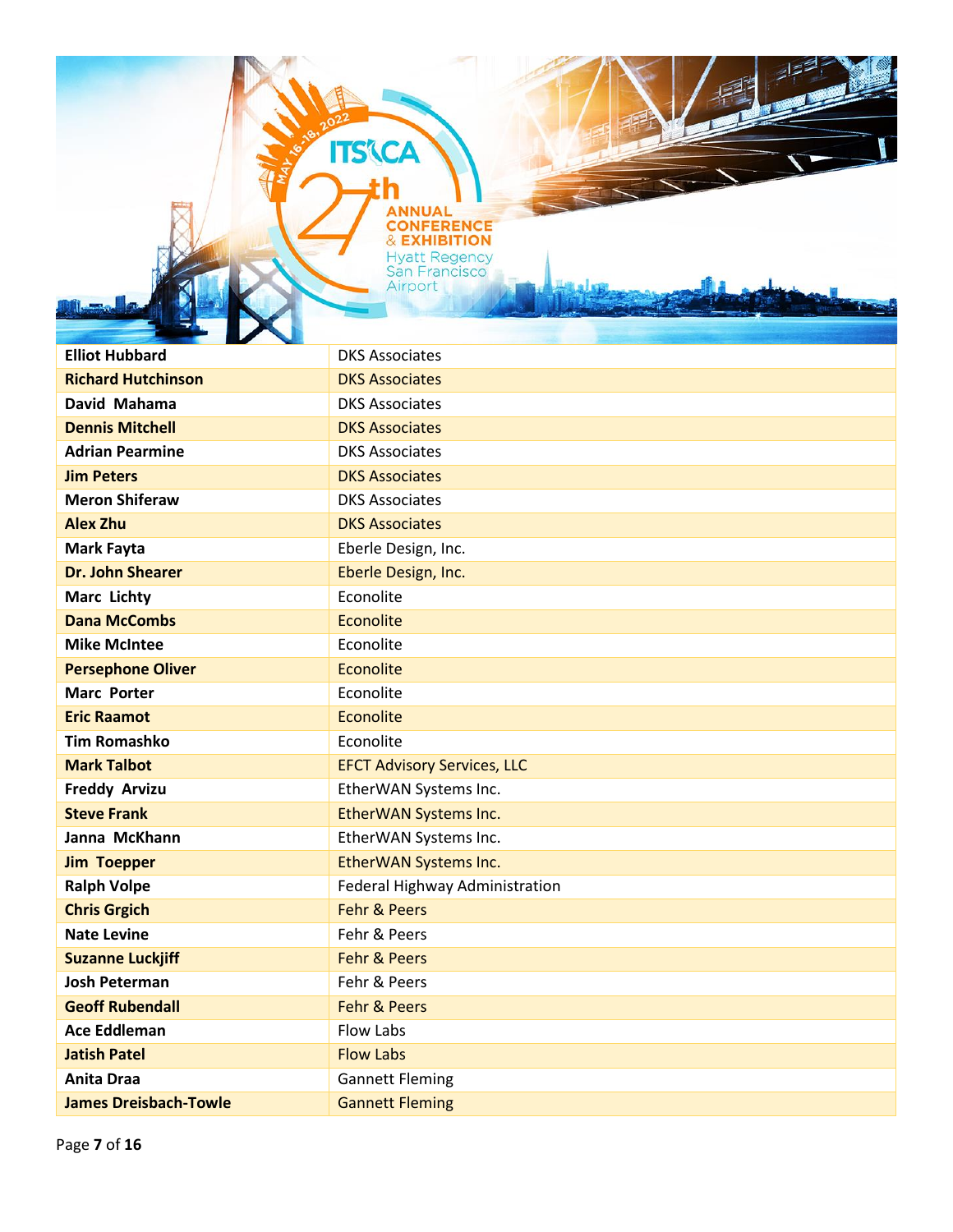**ITS'\CA** 

łh

| <b>Michael Kolb</b>       | <b>Gannett Fleming</b>                                |
|---------------------------|-------------------------------------------------------|
| <b>Wes Maurer</b>         | <b>Gannett Fleming</b>                                |
| <b>Mark Zabaneh</b>       | <b>Gannett Fleming</b>                                |
| <b>Harnit Anand</b>       | <b>General Motors</b>                                 |
| <b>Shawn Granda</b>       | <b>General Motors</b>                                 |
| <b>Michael Dixon</b>      | Genetec                                               |
| <b>Erik Granum</b>        | Genetec                                               |
| <b>Kim Hargrove</b>       | <b>Genetec</b>                                        |
| <b>Ray Keys</b>           | Genetec                                               |
| <b>Tim Moreno</b>         | <b>Genetec</b>                                        |
| <b>Josh Tucker</b>        | Genetec                                               |
| <b>JP Bastida</b>         | <b>Geotab ITS</b>                                     |
| <b>Pam Bernier</b>        | Geotab ITS                                            |
| <b>Nathaniel Veeh</b>     | <b>Geotab ITS</b>                                     |
| <b>Jamie Wilson</b>       | Geotab ITS                                            |
| <b>Fedrico Hormozi</b>    | GHD Inc.                                              |
| <b>Rick DiTullio</b>      | Golden Gate Bridge Highway & Transportation District  |
| <b>Raymond Santiago</b>   | Golden Gate Bridge, Highway & Transportation District |
| <b>Nicholas D'Andre</b>   | GridMatrix                                            |
| <b>Madison Harrison</b>   | <b>GridMatrix</b>                                     |
| <b>Elan Silver</b>        | GridMatrix                                            |
| <b>Minesh Chauhan</b>     | <b>GTrans</b>                                         |
| Meghavardhan Govindu      | Gunda Corporation, LLC                                |
| <b>John Swaney</b>        | <b>HAAS Alert</b>                                     |
| <b>Brandon Long</b>       | HaydenAl                                              |
| <b>Rohit Itadkar</b>      | HDR Inc.                                              |
| <b>Pete Marshall</b>      | HDR Inc.                                              |
| <b>Long Tran</b>          | HDR Inc.                                              |
| <b>Sean Vienna</b>        | HDR Inc.                                              |
| <b>Peter Krikelis</b>     | <b>Hill and Smith Inc</b>                             |
| <b>Monica Castellanos</b> | <b>HNTB Corporation</b>                               |
| <b>Monique Fuhrman</b>    | <b>HNTB Corporation</b>                               |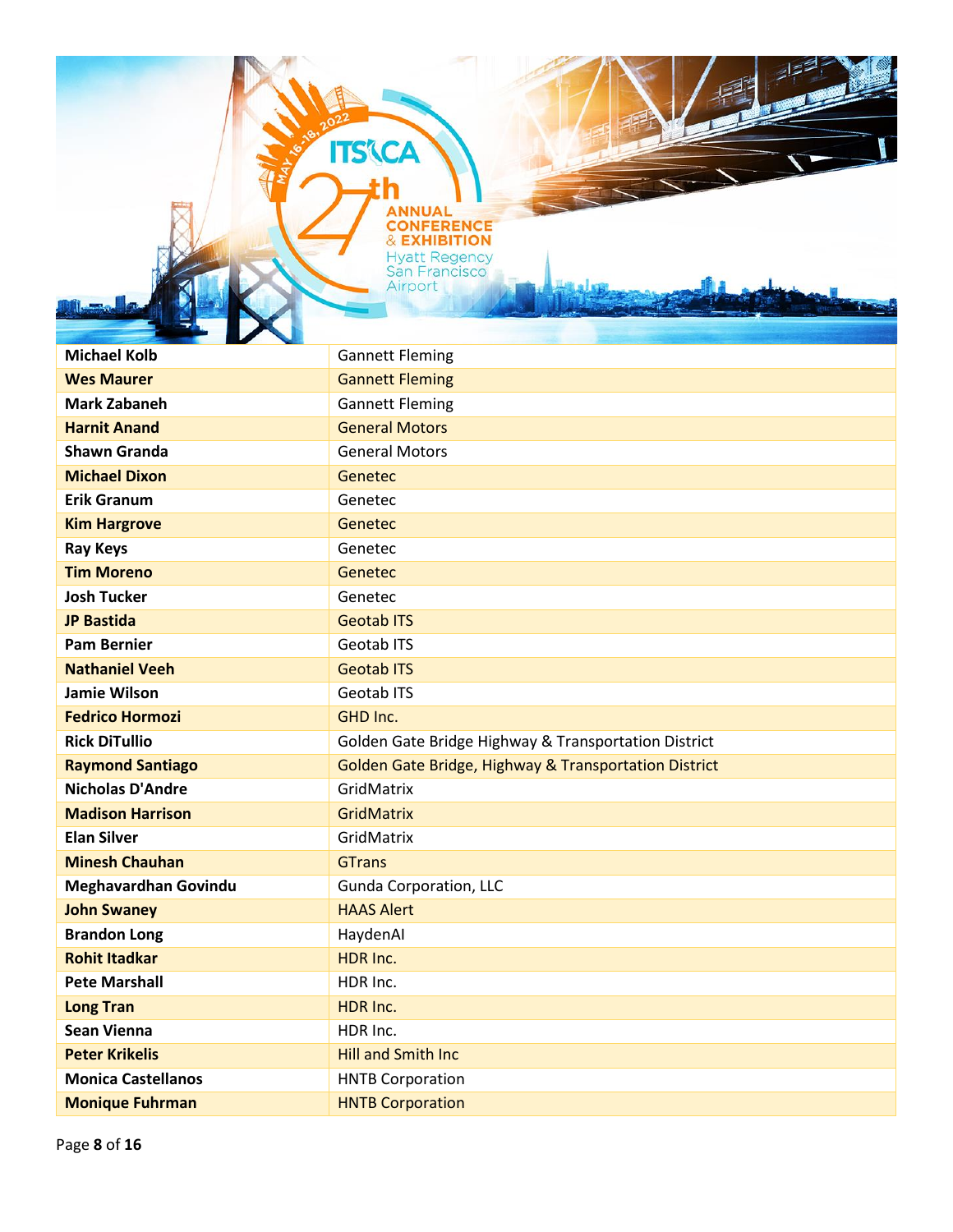**ITS'CA** 

| <b>Suzanne Jones</b>     | <b>HNTB Corporation</b>               |
|--------------------------|---------------------------------------|
| <b>Loreana Marciante</b> | <b>HNTB Corporation</b>               |
| <b>Tewodros Mekuria</b>  | <b>HNTB Corporation</b>               |
| <b>Arya Rohani</b>       | <b>HNTB Corporation</b>               |
| <b>Jim Roldan</b>        | <b>HNTB Corporation</b>               |
| <b>Richard Shinn</b>     | <b>HNTB Corporation</b>               |
| <b>Samantha Soules</b>   | <b>HNTB Corporation</b>               |
| <b>Stephanie Hilton</b>  | <b>Houston Radar LLC</b>              |
| <b>Casey Inoue</b>       | <b>Houston Radar LLC</b>              |
| <b>Chijioke Ejimuda</b>  | <b>Hybrid Data LLC</b>                |
| <b>Mike Haas</b>         | <b>IBI Group</b>                      |
| <b>Peter Richards</b>    | <b>IBI Group</b>                      |
| <b>Stacy Unholz</b>      | <b>IBI Group</b>                      |
| <b>Lisa Beutler</b>      | Image Sensing Systems, Inc.           |
| <b>Andrew Markese</b>    | Image Sensing Systems, Inc.           |
| <b>Tony Wheeler</b>      | Image Sensing Systems, Inc.           |
| <b>Thomas Halpin</b>     | <b>Industrial ENet</b>                |
| <b>Gary Carlin</b>       | INRIX, Inc.                           |
| Sandi Dunmyer            | INRIX, Inc.                           |
| <b>Balraj More</b>       | INRIX, Inc.                           |
| <b>Ian Rees</b>          | Interline Technologies, LLC           |
| <b>Reza Hosseini</b>     | <b>Irvine Global Consulting (IGC)</b> |
| <b>Charlie Cheng</b>     | iSmartWays Technology Inc.            |
| <b>Steven Bradley</b>    | <b>Iteris</b>                         |
| <b>Scott Carlson</b>     | Iteris                                |
| <b>Brian Girardot</b>    | <b>Iteris</b>                         |
| <b>Vance Gonzales</b>    | <b>Iteris</b>                         |
| <b>Austin Harney</b>     | <b>Iteris</b>                         |
| David Huynh              | Iteris                                |
| <b>Mark Nogaki</b>       | <b>Iteris</b>                         |
| <b>Roger Schiller</b>    | Iteris                                |
| <b>Adrienne Sneed</b>    | <b>Iteris</b>                         |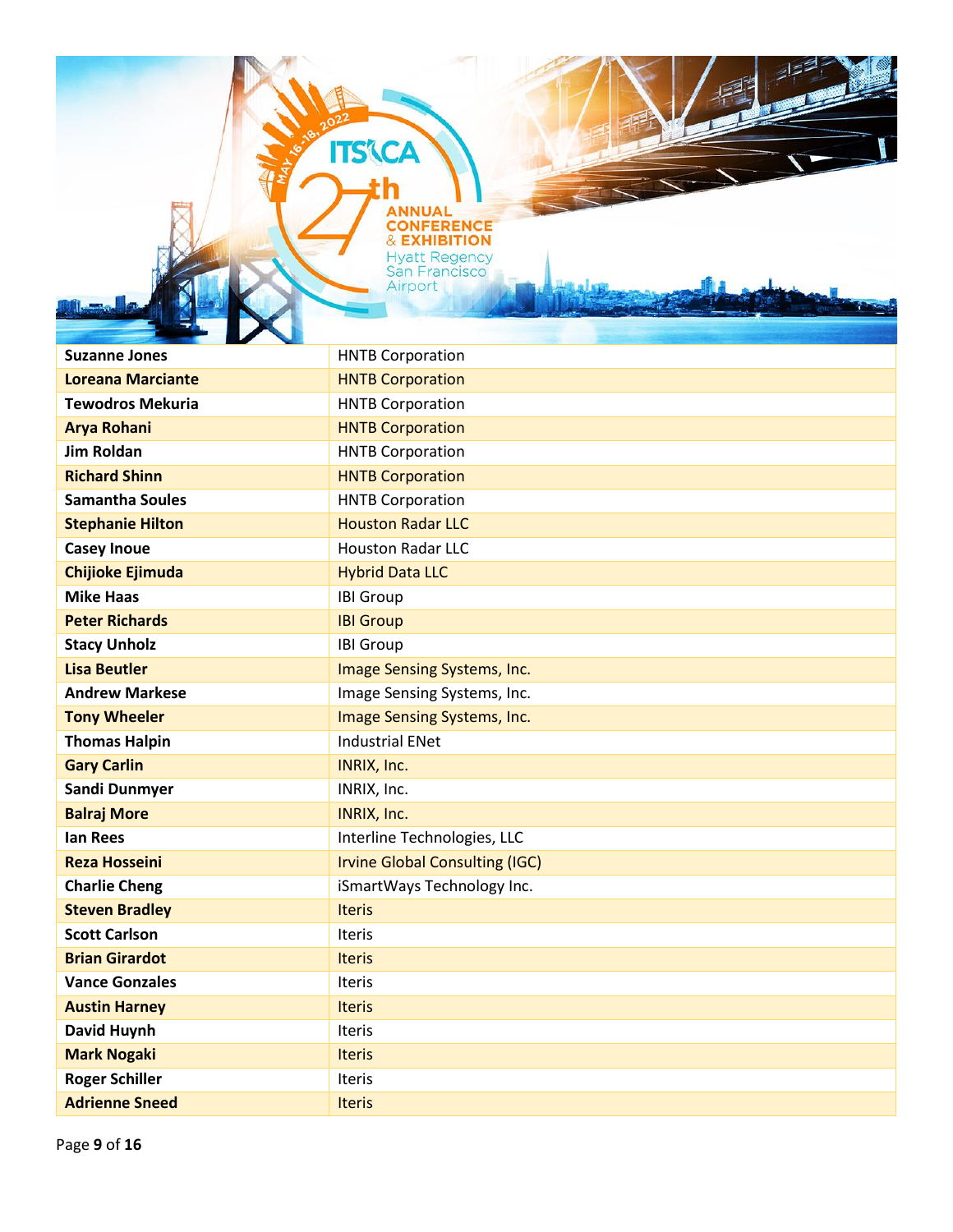**ITS'\CA** 

| <b>Tiffany Symes</b>      | <b>Iteris</b>                    |
|---------------------------|----------------------------------|
| <b>Matt Wages</b>         | <b>Iteris</b>                    |
| <b>Kristin White</b>      | <b>ITS America</b>               |
| <b>Justin Miller</b>      | <b>ITS America Events</b>        |
| <b>Sam Nagel</b>          | <b>ITS America Events</b>        |
| <b>Vivienne Reynolds</b>  | <b>ITS America Events</b>        |
| <b>Jane White</b>         | <b>ITS California</b>            |
| <b>Brian Burkhard</b>     | Jacobs                           |
| <b>Nino Genoese</b>       | Jacobs                           |
| <b>Bernando Hernandez</b> | Jacobs                           |
| John Kerenyi              | Jacobs                           |
| <b>Natasha Walia</b>      | Jacobs                           |
| <b>Karmen Conolley</b>    | <b>JAM Services Inc</b>          |
| <b>Mike Gordon</b>        | <b>JAM Services Inc</b>          |
| <b>Kelly Momaney</b>      | <b>JAM Services Inc</b>          |
| <b>Ruben Rivera</b>       | <b>JAM Services Inc</b>          |
| <b>Janae Scott</b>        | <b>JAM Services Inc</b>          |
| <b>Timothy O'Leary</b>    | <b>Kapsch Trafficom USA</b>      |
| <b>Kevin Aguigui</b>      | Kimley-Horn and Associates, Inc. |
| <b>Kwasi Akwabi</b>       | Kimley-Horn and Associates, Inc. |
| <b>Joe Arroyo</b>         | Kimley-Horn and Associates, Inc. |
| <b>Jack Boda</b>          | Kimley-Horn and Associates, Inc. |
| Anne Bologna              | Kimley-Horn and Associates, Inc. |
| <b>Maya Bouchet</b>       | Kimley-Horn and Associates, Inc. |
| <b>Amy Butler</b>         | Kimley-Horn and Associates, Inc. |
| <b>Sri Chakravarthy</b>   | Kimley-Horn and Associates, Inc. |
| <b>Elbert Chang</b>       | Kimley-Horn and Associates, Inc. |
| <b>Ryan Dole</b>          | Kimley-Horn and Associates, Inc. |
| <b>Randy Durrenberger</b> | Kimley-Horn and Associates, Inc. |
| <b>Jean Fares</b>         | Kimley-Horn and Associates, Inc. |
| Doug Gettman              | Kimley-Horn and Associates, Inc. |
| <b>Melissa Hewitt</b>     | Kimley-Horn and Associates, Inc. |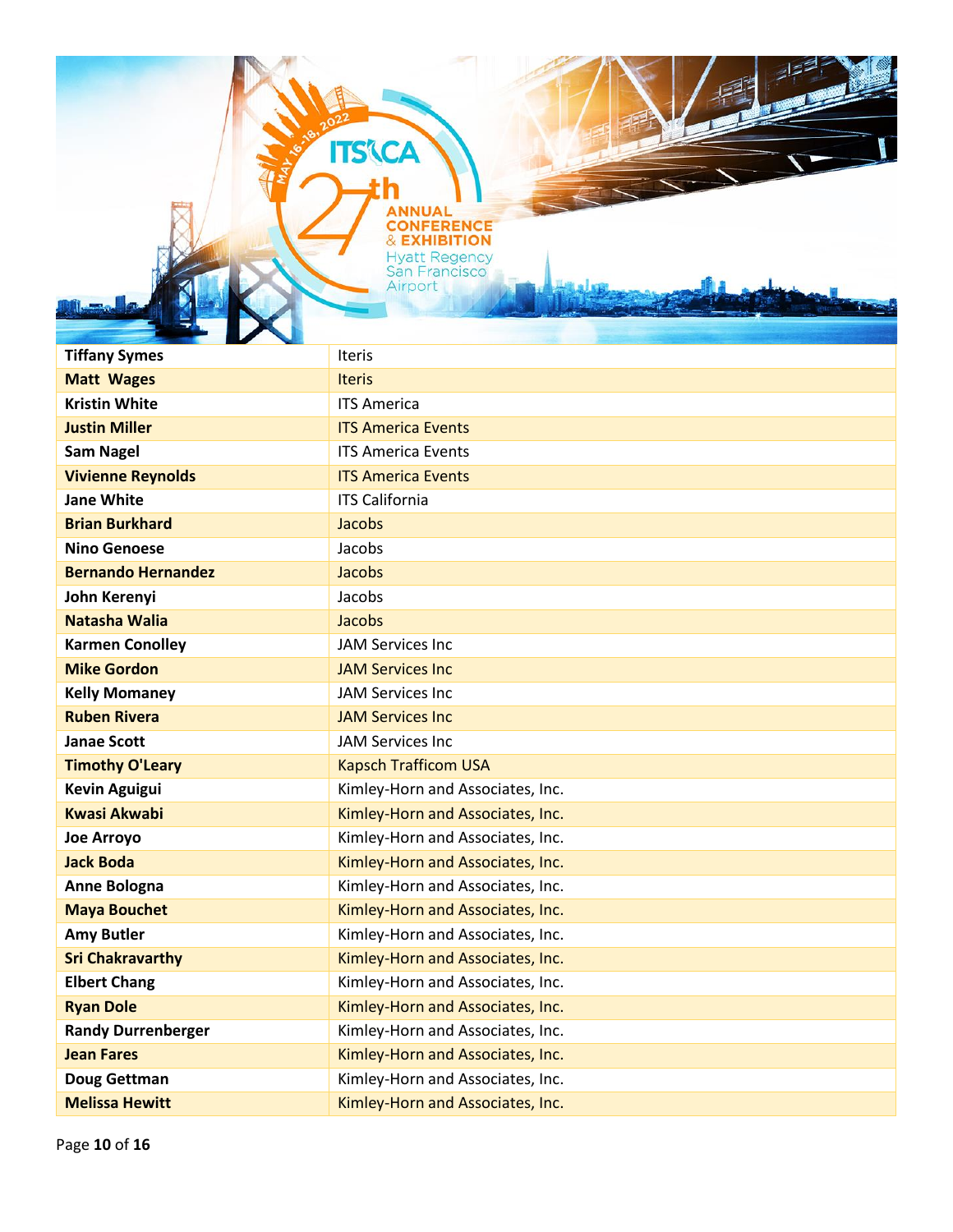**Jason Melchor** Mateur Melong Melong Kimley-Horn and Associates, Inc. **Robert Paderna Robert Paderna Kimley-Horn and Associates, Inc. Alyssa Phaneuf** Kimley-Horn and Associates, Inc. **Zach Ramalingam** Kimley-Horn and Associates, Inc. **Emma Sorto Emma Sorto Emma Sorto Emma Sorto Kimley-Horn and Associates, Inc. Matt Tinney** Matt Tinney **Kimley-Horn and Associates, Inc. Matt Weir** Matt Weir **Matt Weir** Kimley-Horn and Associates, Inc. **Edward Alegre LA Metro Shahrzad Amiri** LA Metro **Steven Gota** LA Metro **Mark Linsenmayer LA Metro Eva Moon** LA Metro **Shrota Sharma** LA Metro **Linh Trinh** LA Metro **Stephanie Carr Carr LaneLight Traffic Technologies, Inc. Dustin Harber LYT Bobby Lee** LYT **Timothy Menard** LYT **Jeff Jeng** Maricopa Association of Governments **Wang Zhang** Maricopa Association of Governments **Melissa Hennigan** Maxcell **Shane Kittle** MaxCell **Bill Reed** Maxcell **Hermaso Iniguez** McCain, Inc. **Jeff Pearson** McCain, Inc. **Justin Sigel McCain, Inc. Brian Wagner** McCain, Inc. **Lauren Walter** McCain, Inc. **Nathan Welch** McCain, Inc. **Matt Zinn** McCain, Inc. **Prathaben Kanagasingham** Medtronic Inc. **Nisar Ahmed** Metropolitan Transportation Commission

**ITS CA** 

**NFERE & EXHIBITION Hyatt Regency San Francisco** Airport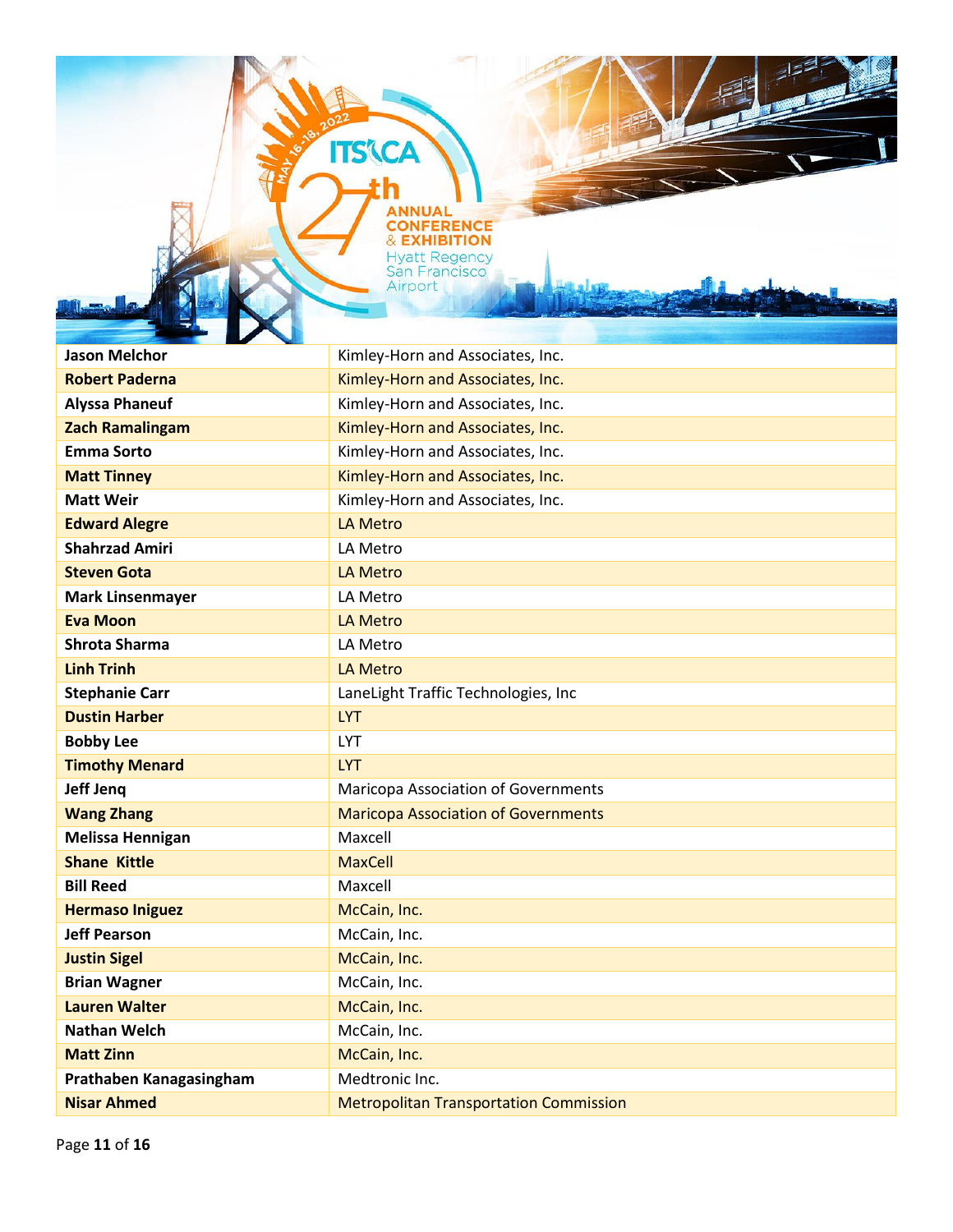**Waleed Al Eadelat** Metropolitan Transportation Commission **Stephen Baker** Metropolitan Transportation Commission **Mark Dinh** Metropolitan Transportation Commission **Roger Dominguez Metropolitan Transportation Commission Alison Edwards** Metropolitan Transportation Commission **Carol Kuester** Metropolitan Transportation Commission **Peter Lee** Metropolitan Transportation Commission **Lulu Mao** Metropolitan Transportation Commission **Therese McMilan** Metropolitan Transportation Commission **Robert Rich** Metropolitan Transportation Commission **Monica Serrano** Metropolitan Transportation Commission **Darya Shtykalo** Metropolitan Transportation Commission **Mario Ung Metropolitan Transportation Commission Stephen Wolf** Metropolitan Transportation Commission **Darren Wong** Metropolitan Transportation Commission **Sarah Burnworth Metropolitan Transportation Commission Kapeel Daryani** Metropolitan Transportation Commission **Kapeel Daryani** Metropolitan Transportation Commission **Bill Corbin** MH Corbin **Eldon Dehnert** MH Corbin **Ryan Calad** Michael Baker International **Octavio Hernandez** Michael Baker International **Jeff Kupko** Michael Baker International **Tony Salas** Michael Baker International **Kheang Tang** Michael Baker International **Marc Violett** Michael Baker International **Christopher Cassani** Miovision Technologies **Andrew Fonseca** Miovision Technologies **Eleanor Sylvan** Mobile Mark, Inc. **Chris Talbert** Mobile Mark, Inc. **Mark Christian**  Mobileye

**ITS'(CA** 

**ONFERENCE & EXHIBITION Hyatt Regency** San Francisco Airport

**Micah Gabriels** Mooven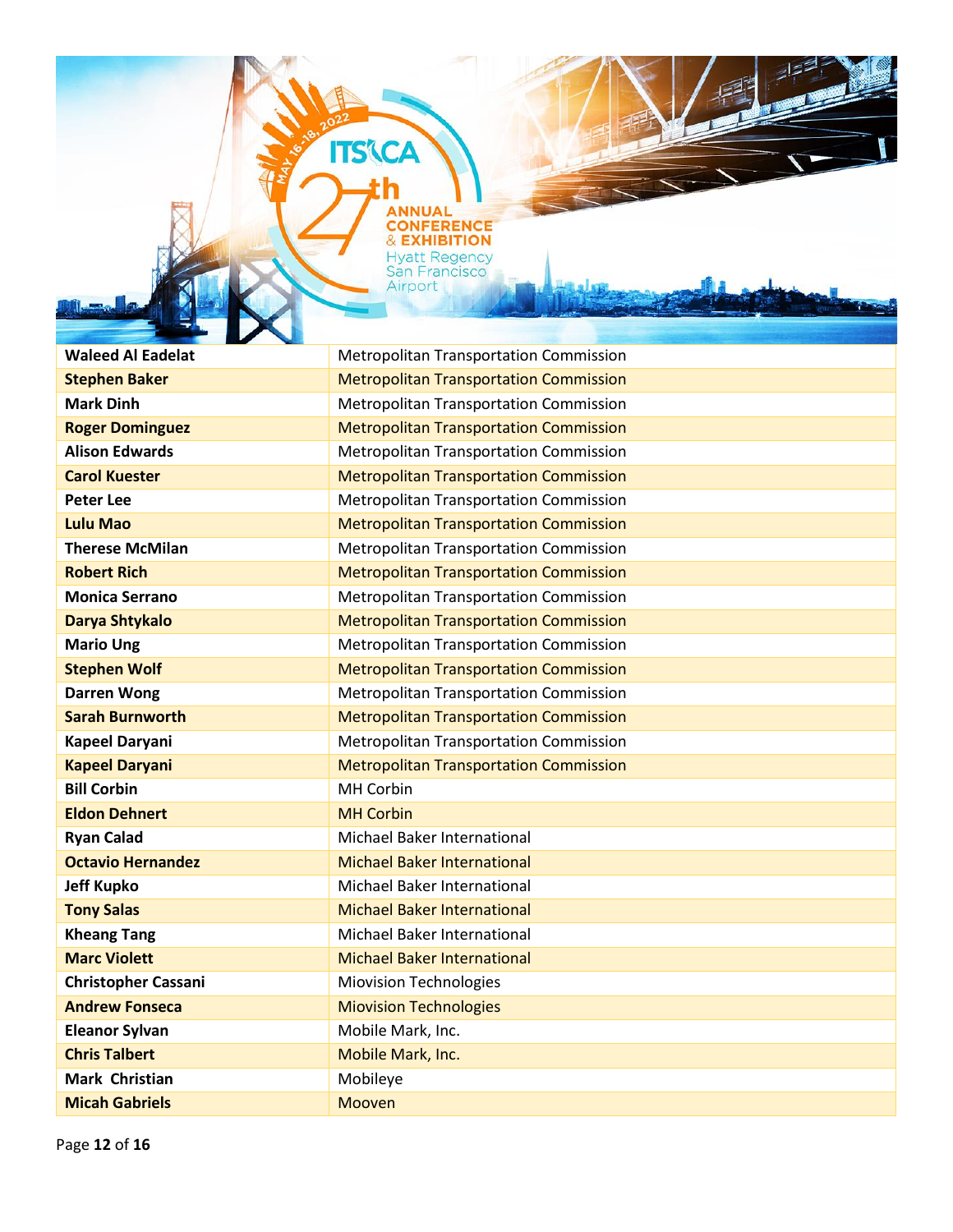**ITS'CA** 

| <b>Michael Cochrane</b>   | Moxa Americas Inc                           |
|---------------------------|---------------------------------------------|
| <b>Travis Crampton</b>    | <b>Moxa Americas Inc</b>                    |
| <b>Scott Lee</b>          | <b>Moxa Americas Inc</b>                    |
| <b>Bonnie Russell</b>     | <b>Moxa Americas Inc</b>                    |
| <b>Roger Yue</b>          | <b>Moxa Americas Inc</b>                    |
| <b>Mathew Garcia</b>      | <b>MSI TEC</b>                              |
| <b>Joe Averkamp</b>       | Neology                                     |
| <b>Janna McKhann</b>      | <b>NexTech Systems Inc</b>                  |
| <b>Ellen Poole</b>        | Nor Cal Signal Supply LLC                   |
| <b>Roi Amar</b>           | <b>NoTraffic</b>                            |
| <b>Tom Cooper</b>         | NoTraffic                                   |
| <b>Nathan Gray</b>        | <b>NoTraffic</b>                            |
| <b>Dvir Reznik</b>        | NoTraffic                                   |
| <b>Norman Tutnauer</b>    | <b>NoTraffic</b>                            |
| <b>Andy Hale</b>          | Ojo Technology                              |
| <b>Albert Montalvo</b>    | <b>Ojo Technology</b>                       |
| <b>Barry Matlack</b>      | One Network                                 |
| <b>Eliza Shaw</b>         | <b>One Network</b>                          |
| <b>Simon Topp</b>         | One Network                                 |
| <b>Lew Gaskell</b>        | Oracle                                      |
| <b>Paul Belella</b>       | Parsons                                     |
| <b>Allen Chen</b>         | <b>Parsons</b>                              |
| <b>Michelle Difrancia</b> | Parsons                                     |
| <b>Dmitri Khijniak</b>    | <b>Parsons</b>                              |
| <b>Dan Lukasik</b>        | Parsons                                     |
| <b>Glenn Murphy</b>       | <b>Parsons</b>                              |
| <b>Derek Pines</b>        | Parsons                                     |
| <b>Rick Revollo</b>       | <b>Parsons</b>                              |
| <b>Emily Silverman</b>    | Parsons                                     |
| <b>Jason Wall</b>         | <b>Parsons</b>                              |
| <b>Tom Petershack</b>     | Planar                                      |
| <b>Amanda Augustine</b>   | Power Products Unlimited (c/o Newmar Power) |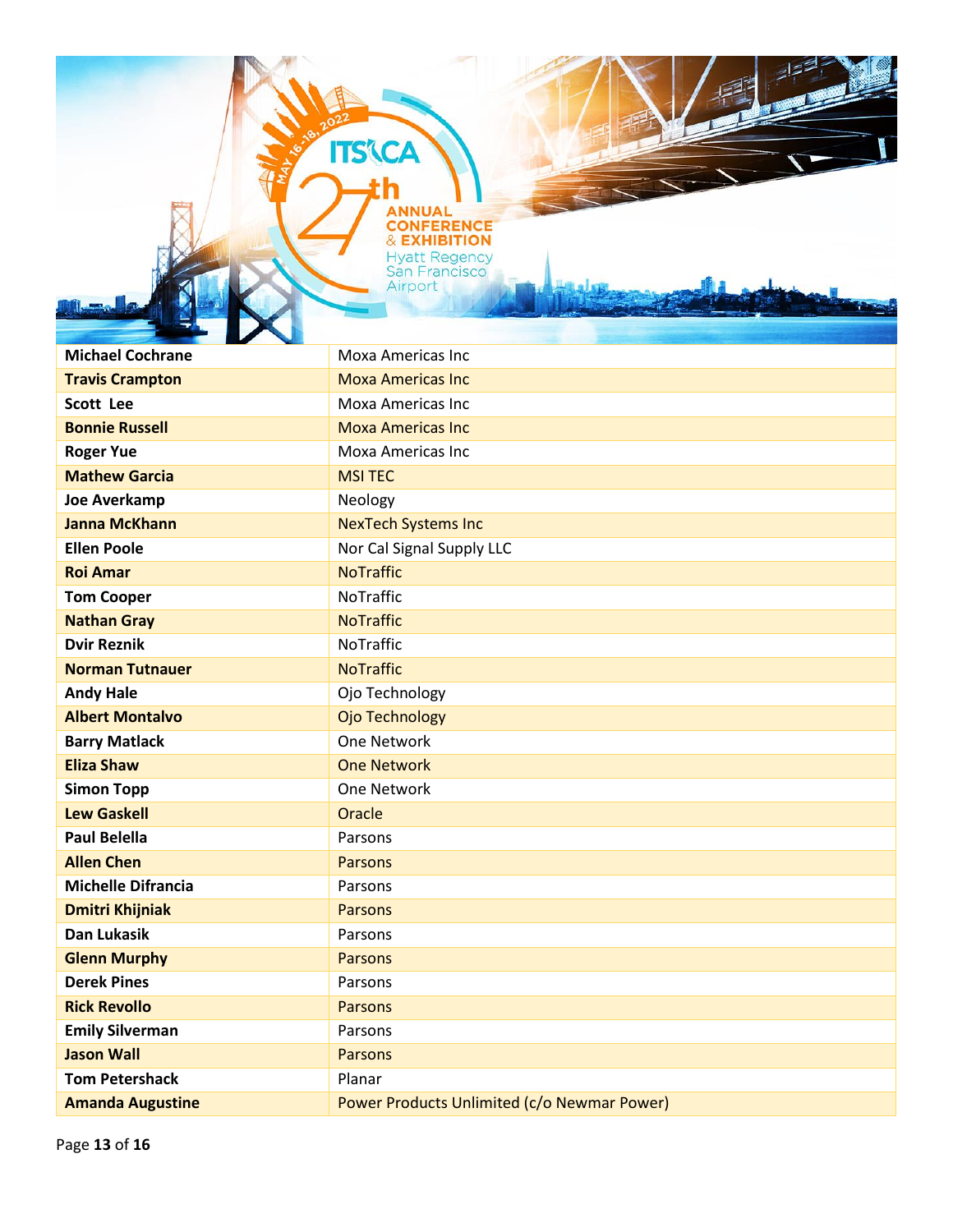**Jeff Wright Power Products Unlimited (c/o Newmar Power) Andrew Hunter Andrew Hunter Proxim Wireless Corporation Mark Jacobson Proxim Wireless Corporation Praveen Singh CONTERNATION Qualcomm Technologies Inc. Jim Misener Conserverse Conserverse Conserverse Conserverse Conserverse Conserverse Conserverse Conserverse Conserverse Conserverse Conserverse Conserverse Conserverse Conserverse Conserverse Conserverse Conserverse Con Mike Turner** Rekor Systems **Michael Villafuerte** Rekor Systems **Paul-Matthew Zamsky** Rekor Systems **Mark Feltham** RideFlag Technologies Inc. **Mike Papineau Community Community RideFlag Technologies Inc. Dennis LeBlanc** RoadSys **Charlie Cheuk** RSE Corporation **Phil Leong** RSE Corporation **Jennifer Ma** RSE Corporation **Kyle Martin** RSE Corporation **Aaron Marx** RSE Corporation **Rachel Hiatt** San Francisco County Transportation Authority **Kris Balaji San Joaquin County Public Works Michael Shami** San Joaquin County Public Works **Najee Zarif** Najee **Zarif** San Joaquin County Public Works Hamed Benouar **Sensys Networks Tad Carter** Sensys Networks **Christopher Flores** Sensys Networks **Brian Fuller** Sensys Networks **Katherine Mertz Sensys Networks** Sensys Networks **Bill Skillas** Sensys Networks **Amy Chun** SFMTA **Bhavin Khatri** SFMTA **Robert Lim** SFMTA **Mark Manalo** SFMTA **Soroush Roback** SFMTA **Eddie Tsui** SFMTA

**ITS'(CA** 

**ONFERENCE & EXHIBITION Hyatt Regency San Francisco** Airport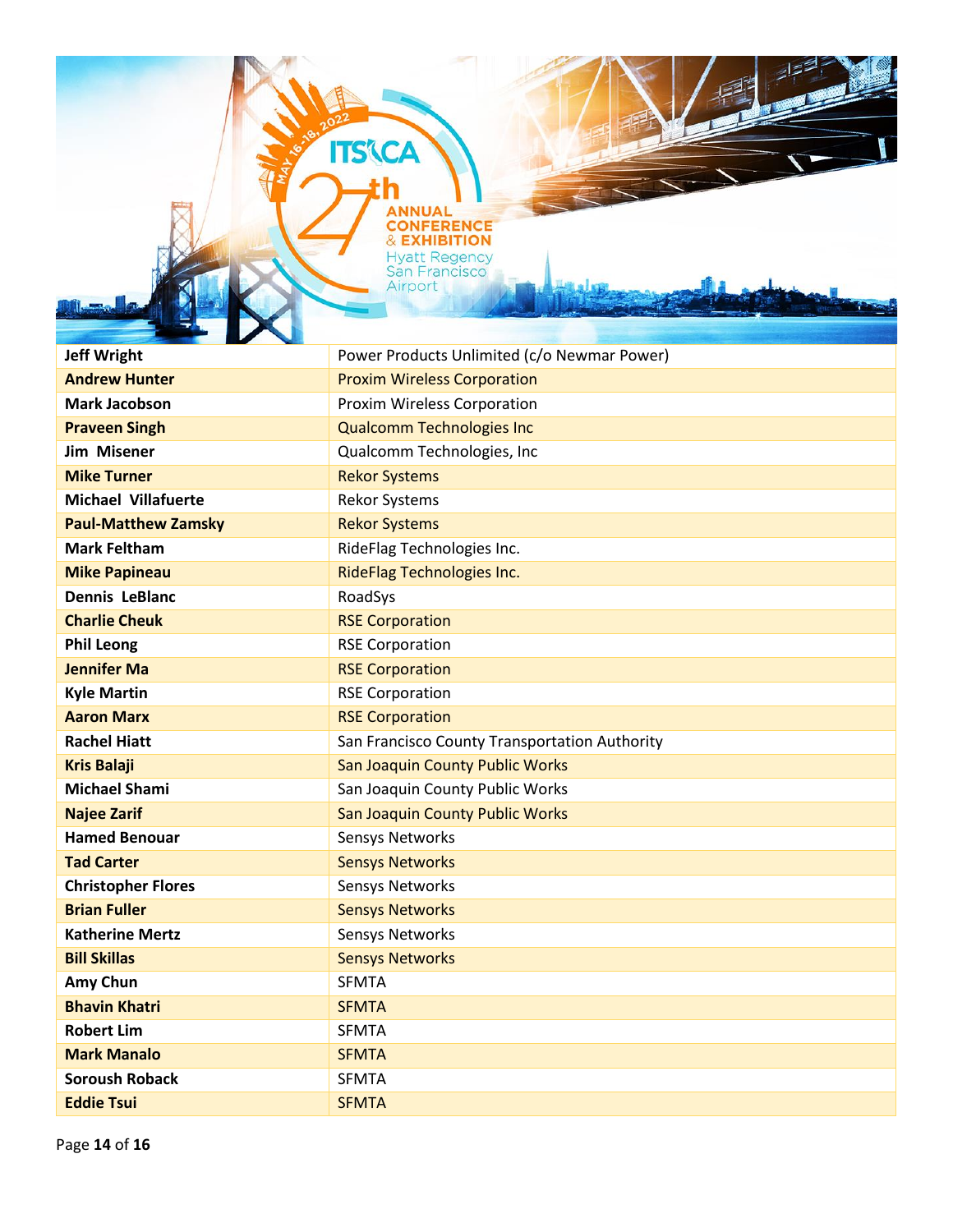**ITS'CA** 

| <b>Randy Carl</b>        | <b>Siemens Digital Industries</b>                 |
|--------------------------|---------------------------------------------------|
| <b>Curtis Daly</b>       | <b>Siemens Digital Industries</b>                 |
| <b>James Barnhart</b>    | <b>Skyline Products</b>                           |
| <b>Fred Ingham</b>       | <b>Skyline Products</b>                           |
| <b>Carla Mays</b>        | <b>SmartCohort</b>                                |
| <b>Anthony Adams</b>     | <b>Solano Transportation Authority</b>            |
| <b>David Ayers</b>       | Southern Manufacturing                            |
| <b>Jeremy Huffman</b>    | <b>Southern Manufacturing</b>                     |
| <b>Tucker Brown</b>      | Southwest Research Institute                      |
| <b>AJ Skillern</b>       | Southwest Research Institute                      |
| <b>Amit Misra</b>        | Southwest Research Institute                      |
| <b>Benjamin Griffard</b> | <b>Street Simplified</b>                          |
| <b>Steve Ferguson</b>    | <b>StreetLight Data</b>                           |
| <b>Zack Farahmand</b>    | <b>Sunrise SESA Technologies</b>                  |
| <b>Luke Collier</b>      | Sunrise SESA Technologies Inc                     |
| <b>Thomas Choe</b>       | <b>System Metrics Group</b>                       |
| <b>Tori Bennett</b>      | <b>TAPCO</b>                                      |
| <b>German Paniagua</b>   | <b>TAPCO</b>                                      |
| <b>Nick Schmidling</b>   | <b>TAPCO</b>                                      |
| <b>Patrick Callahan</b>  | The Center for Transportation and the Environment |
| <b>Amy Fleck</b>         | <b>TKH Security LLC</b>                           |
| <b>John Sporny</b>       | <b>TKH Security LLC</b>                           |
| <b>Amy Cannon</b>        | TrafficVision                                     |
| <b>Josh Kissel</b>       | <b>TrafficVision</b>                              |
| <b>Ryan Saville</b>      | TransCore                                         |
| <b>Torrin Smith</b>      | <b>TransCore</b>                                  |
| <b>Justin Chan</b>       | Transpo Group USA, Inc.                           |
| <b>Mark Jensen</b>       | Transpo Group USA, Inc.                           |
| <b>Rick Carrier</b>      | <b>Transportation Corridor Agencies (TCA)</b>     |
| <b>Samuel Johnson</b>    | <b>Transportation Corridor Agencies (TCA)</b>     |
| Yumi Chapman             | <b>Turner Engineering Corporation</b>             |
| <b>Geoff Elsmore</b>     | <b>Turner Engineering Corporation</b>             |